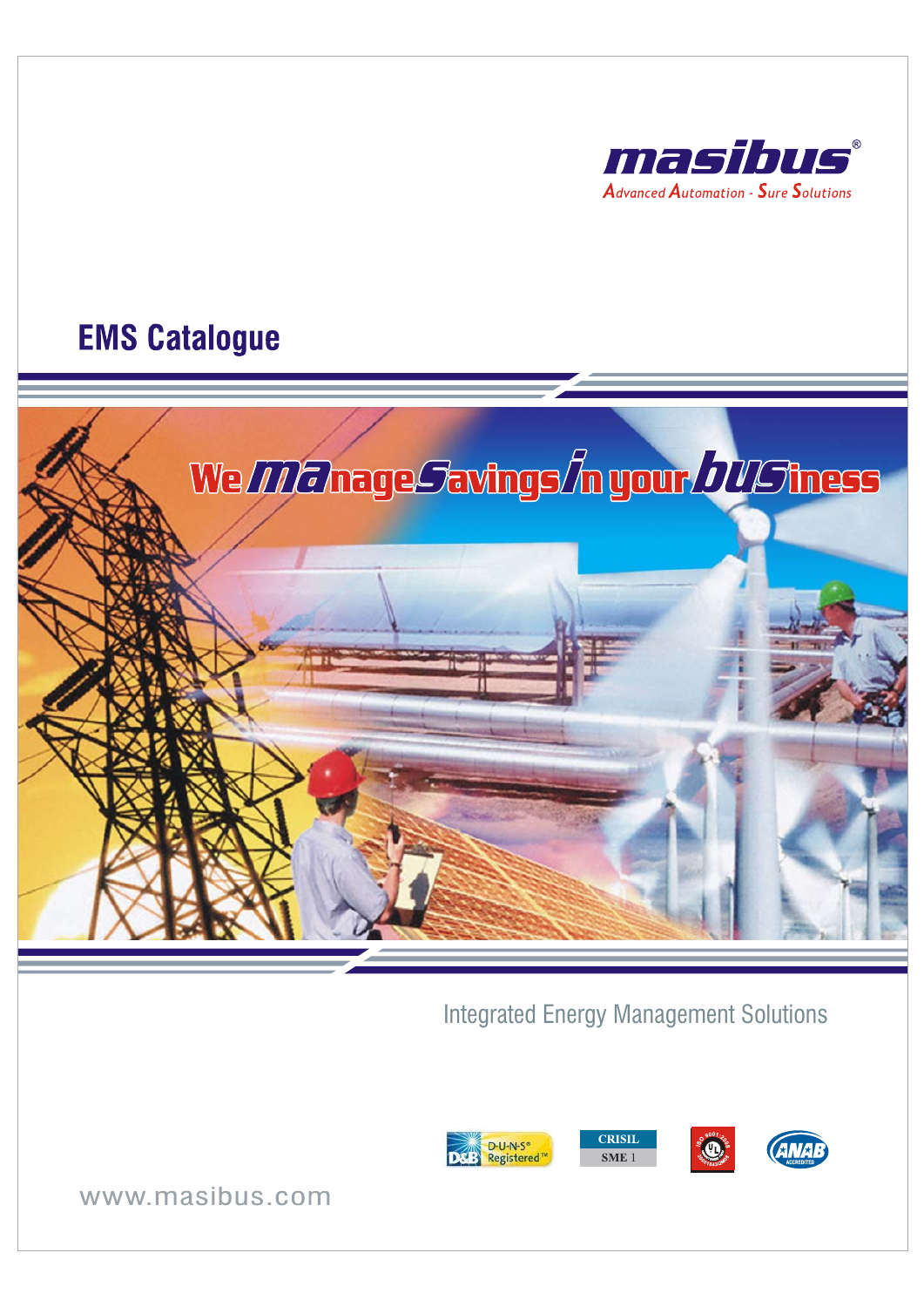# **Save Energy with Masibus**

Masibus with its reputation for a strong customer orientation and technology advantage that characterizes its projects and products is amongst the top providers of total Energy Management Solution. Masibus offers computer aided energy optimization and management systems, combined with value added services of customization, installation, commissioning and services.

#### **Benefits of EMS system:**

- **Understanding the behavior of energy systems** under various operating parameters based on which appropriate п operational changes could be incorporated for achieving maximum energy efficiency of system within stipulated constraints
- **Preventive actions planning** can be done such as changing operating parameter, switching over to stand-by equipment, process modification etc. by identifying performance deterioration
- **Energy optimization planning** such as replacement of low efficiency equipment with energy efficient technologies
- **Maintenance planning** by reviewing comprehensive energy database
- **Implementation of energy efficient technologies** for future project and applications

Masibus' Computer aided energy management system offers the most needed specific-energy consumption data from the plant to the managers and serves as the most valuable MIS for top executive.

## **Energy Management Solution**

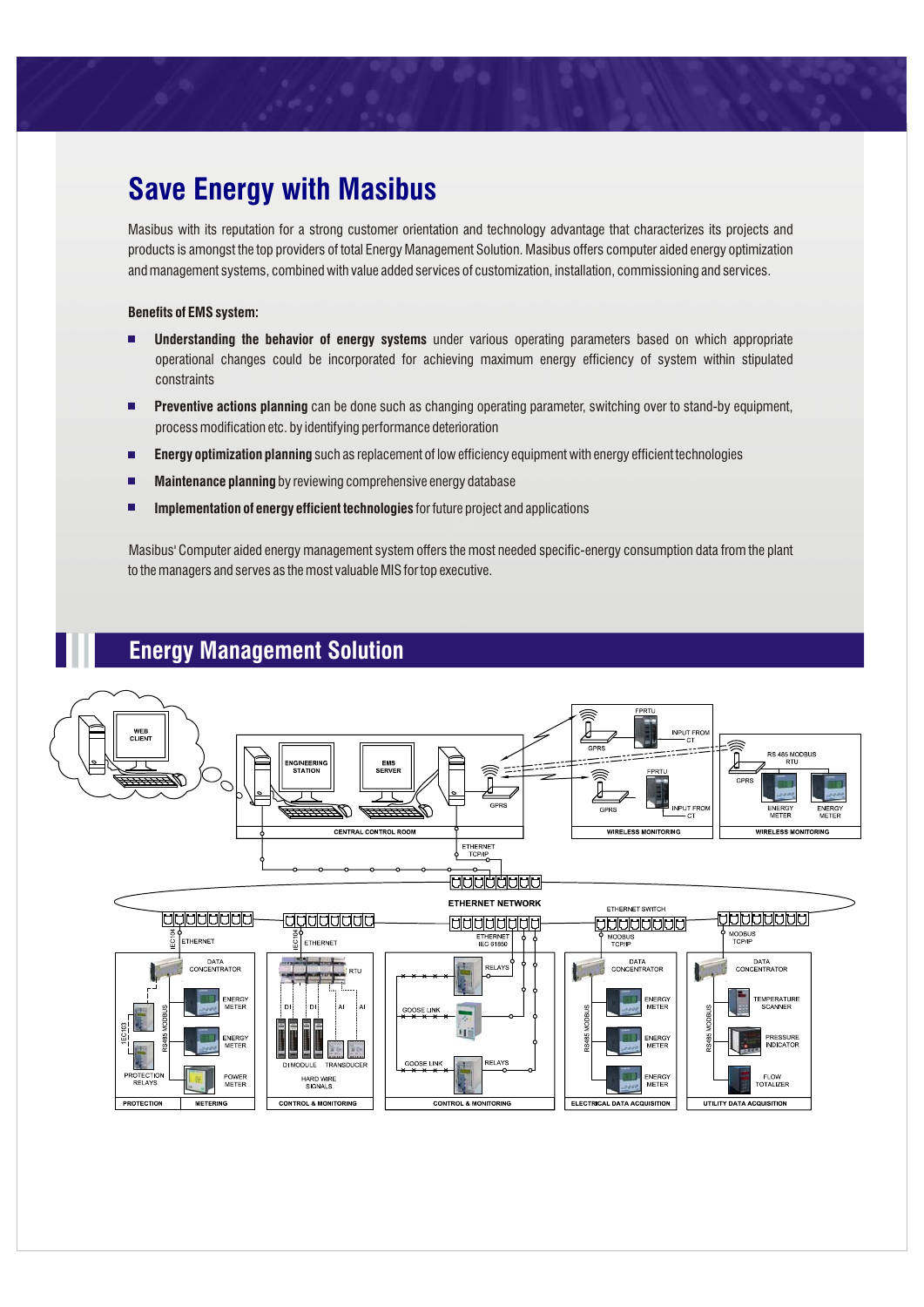# **EMS Offering**

Masibus offers Integration of all electrical protection relays/metering, Feeder Pillar, GPS Time Synchronizing, Sequential recorder as well as utility like UPS, DG set, Battery and Battery charger, Fire alarm system etc. Masibus' main USP is system integration of third party hardware and software along with domain experience on handling communication protocols like Modbus-RTU, TCP/IP, DNP 3.0., IEC101/103/104/61850, IRIG B, SNTP, NTP, Profibus etc. Masibus offers Comprehensive Energy Management System to achieve ISO 50001.

Masibus' offerings improve system efficiency by providing real time data for control and monitoring. Remote control of switchgear equipments, automatic load shedding, logging of all operations & availability of historical data for analysis is the part of Masibus energy management offerings. Masibus optimizes by providing protection, metering, event recording, time synchronization & system integration of mentioned hardware and software solutions to the customer over media like Fiber/Wireless (GPRS solution).

Masibus manufactures its own products like Power transducers, Sequence event recorders, Energy meters (load managers) & GPS receivers. All substation automation applications need time synchronization for exact time analysis. Masibus offers GPS receiver which understand multiple communication protocol through time distribution rack (TDR). Masibus is well capable to integrate with third party IED's, Numeric relays & PLC's as our system has capabilities to interface with third party devices.

## **Protection Relays and Meters**

#### **Meters**



- Symmetry Factor, Voltage and Current harmonics up to 21st, THD Measurement of V, I, KW, KVAR, Hz, KWh, KVARh, PF,
- Single-phase, three-phase balanced or unbalanced connection, four-wire connection
- PROFIBUS-DP or Modbus-RTU/ASCII or IEC 60870-5- 103 communication protocol

#### **FREEDER Protection Relays**

- Cold load settings
	- **Four settings Group**
	- Password protection -2 levels
	- User programmable logic
	- Self monitoring
	- Ē Circuit breaker trip and maintanance **Counter**
	- П Trip Timers

## **FILL** Power RTU



- Multiprotocol support
- Acquisition, processing & output of process data
- Integrated Web Server
- $\blacksquare$  Facilitates seamless integration in existing automation
- Configurable Telecontrol function
- $\blacksquare$  Interfacing and supplying of the I/O modules
- Bidirectional GSM communication
- F SMS for alarm on user's cell phone

#### **Motor Protection Relays**

- Sensitive earth-fault detection  $\overline{\phantom{a}}$
- Intermittent earth-fault protectioin
- High-impedance restricted earth fault  $\overline{\phantom{a}}$
- Inrush restraint  $\overline{\phantom{a}}$
- Motor protection
	- $\Box$  Undercurrent monitoring
	- $\Box$  Starting time supervision
	- □ Locked rotor
	- $\Box$  Load jam protection
- Overload protection
- Temperature Monitoring  $\overline{\phantom{a}}$
- Easily Programmable settings and user interface
- Thermal overload and restart inhibit protection